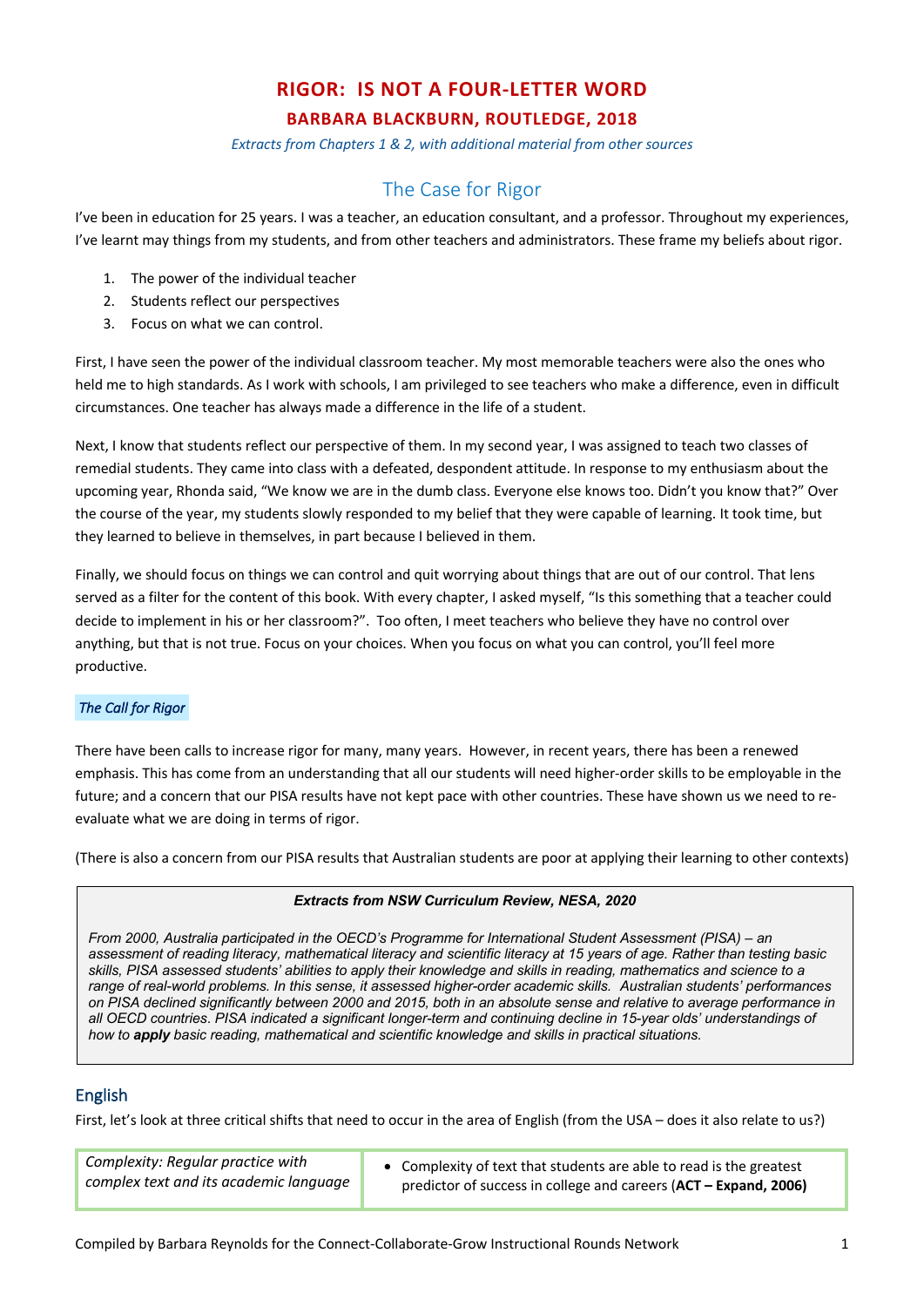|                                                                                                              | • The current gap in complexity between secondary texts and<br>college/career texts is currently four grade levels (Williamson, 2006)        |
|--------------------------------------------------------------------------------------------------------------|----------------------------------------------------------------------------------------------------------------------------------------------|
| Evidence: Reading, writing, and<br>speaking grounded in evidence from<br>text, both literary & informational | • National assessment data and input from college faculty indicates<br>that command of evidence is a key college and career readiness skill. |
| Knowledge Building: knowledge through<br>content-rich nonfiction                                             | • Informative text makes up the vast majority of treading required in<br>college and the workplace.                                          |

These shifts are critical for all students. A teacher, Margaret, whom I spoke with said, "My students can't even answer the questions I ask, "How am I supposed to ask them for evidence?" Requiring students to provide evidence for opinions and responses is a necessary skill that should start at Kindergarten level. It's simple: Just ask, "Why?"

If your students answer that Clifford is a big dog, ask them, "Why do you think he's big?". If they tell you that the main character in *Maniac McGee* did a particular action, ask, "Why do you think he did that?" When asking students to justify an antagonist's actions, ask, "Why?" Of course, with older students we should use words such as "evidence" and "justification" but the heart of citing evidence is answering "Why?". These three shifts are not only important for students with special needs, they are also achievable.

# **Mathematics**

There are also three shifts related to mathematical thinking

| Focus: Focus strongly on where the<br>curriculum focuses                                                                | • Focusing deeply on the major work of each level will allow students<br>to secure the mathematical foundations, conceptual understanding,<br>procedural skill and fluency, and the ability to apply the maths<br>they've learned to all kinds of problems - inside and outside the<br>maths classroom. |
|-------------------------------------------------------------------------------------------------------------------------|---------------------------------------------------------------------------------------------------------------------------------------------------------------------------------------------------------------------------------------------------------------------------------------------------------|
| Coherence: Designing learning around<br>coherent progressions level to level                                            | • Create coherent progressions in the content within and across levels,<br>so that students can build new understanding onto previous<br>foundations. That way, instructors can count on students having<br>conceptual understanding of core concepts.                                                  |
| Rigor: Pursuing conceptual<br>understanding, procedural skill &<br>fluency, and application all with equal<br>intensity | • Conceptual understanding of key concepts, procedural skill and<br>fluency, and rigorous application of mathematics in real-world<br>contexts.                                                                                                                                                         |

Too often in mathematics, debates centre on procedures or concepts. When answering a division of fractions problem, 1/3 divided by 4/5, rather than only (a) understanding that 4/5 is larger than 1/3 so that answer will be less than one or (b) how to robotically invert and multiply, it is important that students understand both the reasoning and procedures for dividing four-fifths into one-third. As such the student may realise that using equivalent fractions makes better sense in this problem, 5/15 divided by 12/15 = ?, answer 5/12. Holding higher expectations for all students will have a profound impact on their long-term growth and development as seen through academic and behavioural performance.

## *Extracts from NSW Curriculum Review, NESA, 2020*

Essential to school learning is the development of increasingly deep understandings of core concepts and principles in an area of learning, around which factual and procedural knowledge is organised.

Learning for understanding can be contrasted with the superficial memorisation of facts and procedures ……this can be the outcome when curricula specify large amounts of material to be learnt, focus on the performance of specific tasks or are based on checklists of outcomes or skills… Learning for understanding is further compromised when assessment processes prioritise the testing of facts and skills over assessments of thinking and understanding.

particularly detrimental if it limits opportunities and quality of learning for particular groups of students. Learning with Learning based only on following specified routines, reproducing provided information and/or performing low-level tasks is understanding must be an objective for every student if they are to be well prepared for life and work in an increasingly knowledge-based society.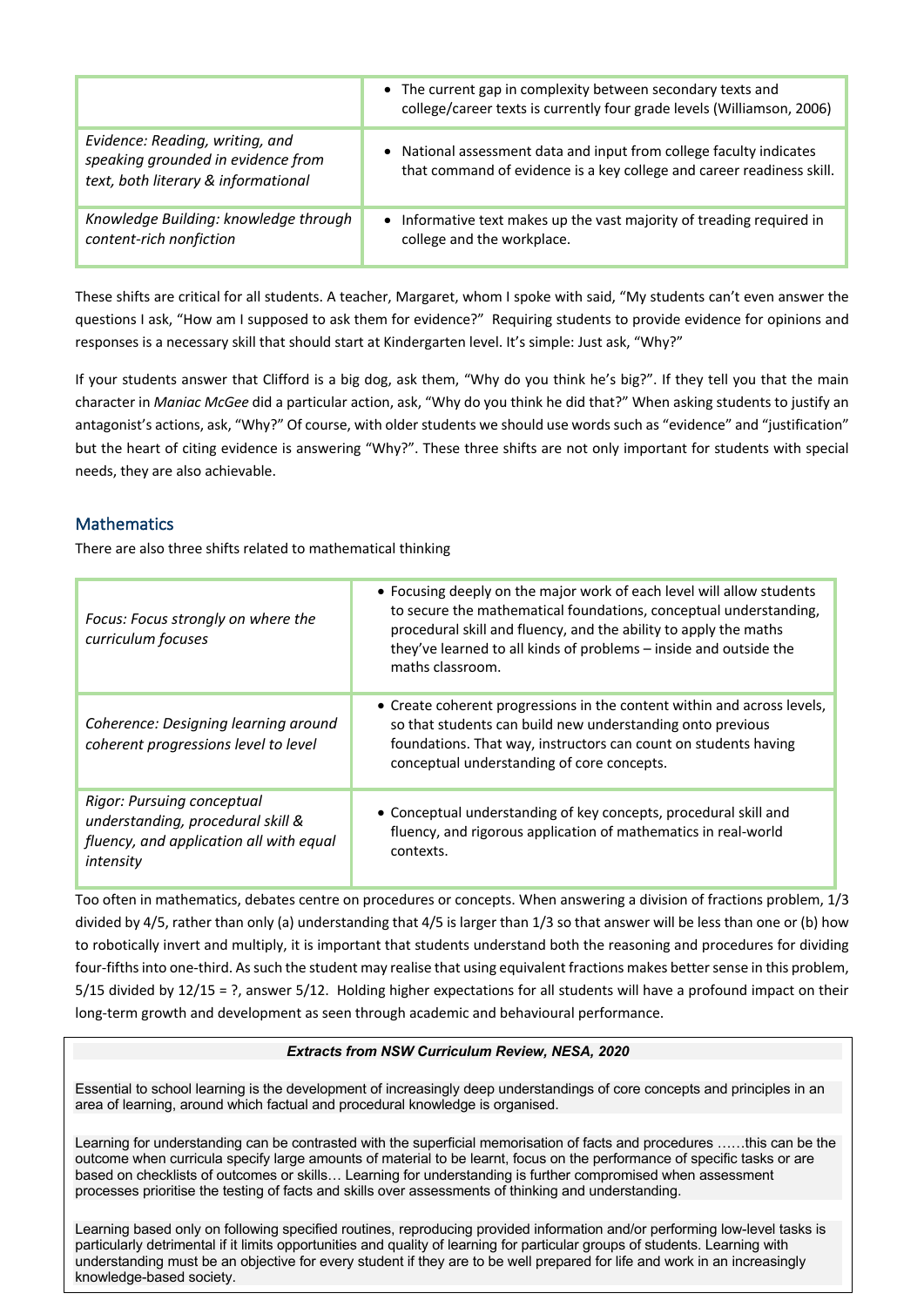#### *Ten Myths about Rigor*

While many myths are infused in our conversations about rigor, the reality is that rigor is about starting with where a student is in learning and helping them grow to new heights.

**Myth 1: Lots of Homework Is a Sign of Rigor:** For many people the best indicator of rigor is the amount of homework required of students. Some teachers pride themselves on the amount of homework expected of their students, and there are parents who judge teachers by homework quantity. Realistically, all homework is not equally useful. Some of it is just busywork, assigned by teachers because principals or parents expect it.

**Myth 2: Rigor Means Doing More:** "Doing more" often means doing more low-level activities, frequently repetitions of things already learned. Such narrow and rigid approaches to learning do not define a rigorous classroom. Rigorous and challenging learning experiences will vary with the student. Their design will vary, as will their duration. Ultimately, it is the quality of the assignment that makes a difference in terms of rigor.

**Myth 3: Rigor Is Not for Struggling Students or Students With Special Needs:** Sometimes, we believe our students who are struggling, whether they have special needs, are English learners or are challenged with other issues, simply cannot learn at high levels. At times, they cannot answer even basic questions, so we accept that there is a limit to what they can do. Realistically, all students are capable of rigorous work, as long as they have the right support and scaffolding. For example, Dr Brad Witzel, a colleague of mine, reminds me:

*Just because a student is labeled learning disabled or at risk, it does not mean he or she is incapable of learning. Students with learning disabilities have average to above-average intelligence. Therefore, ensuring their success in school is a matter of finding the appropriate teaching strategies and motivation tools, all of which we can control as teachers.* 

**Myth 4: When You Increase Rigor, Student Motivation Decreases:** Because many students do struggle with challenging work, we assume their motivation will decrease. After all, many students already appear to be unmotivated, so what will happen when the work is harder? The truth is that when we "dumb it down" for students, we lessen motivation. They accurately interpret that easier work means we believe they cannot learn, or they become bored, or both. The result is decreased motivation. On the other hand, when we provide challenging work, reflect our belief in their success with our words and actions and provide specific support to help them succeed, they will be motivated to work at rigorous levels.

**Myth 5: Providing Support Means Lessening Rigor:** In America (and Australia?), we believe in rugged individualism. We are to pull ourselves up by our bootstraps and do things on our own. Working in teams or accepting help is often seen as a sign of weakness. Supporting students so that they can learn at high levels is central to the definition of rigor. As teachers design lessons moving students toward more challenging work, they must provide differentiated scaffolding to support them as they learn.

**Myth 6: Resources Equal Rigor:** Recently, I've heard a common refrain. "If we buy this program or textbook or technology then we would be rigorous." The right resources can certainly help increase the rigor in your classroom. However, raising the level of rigor for your students is not dependent on the resources you have. Think about the resources you have now. How can you use them more effectively? Do you use a textbook that includes true-false tests? Often they are not rigorous because students can guess the answer. However, add one step for more rigor. Ask students to rewrite all false answers into true statements, and it requires students to demonstrate true understanding. It's not the resources; it's how you use them that makes a difference.

**Myth 7: Standards Alone Take Care of Rigor:** Standards alone, even if they are rigorous, do not guarantee rigor in the classroom. Most curriculum standards are designed to increase the level of rigor for students across the nation. However, they were not designed to address instruction. They provide a framework for what is to be taught and what students are expected to know. If implemented without high levels of questioning or applications, the standards themselves are weakened. Your instructional practices (how you implement standards) are just as critical as the curriculum.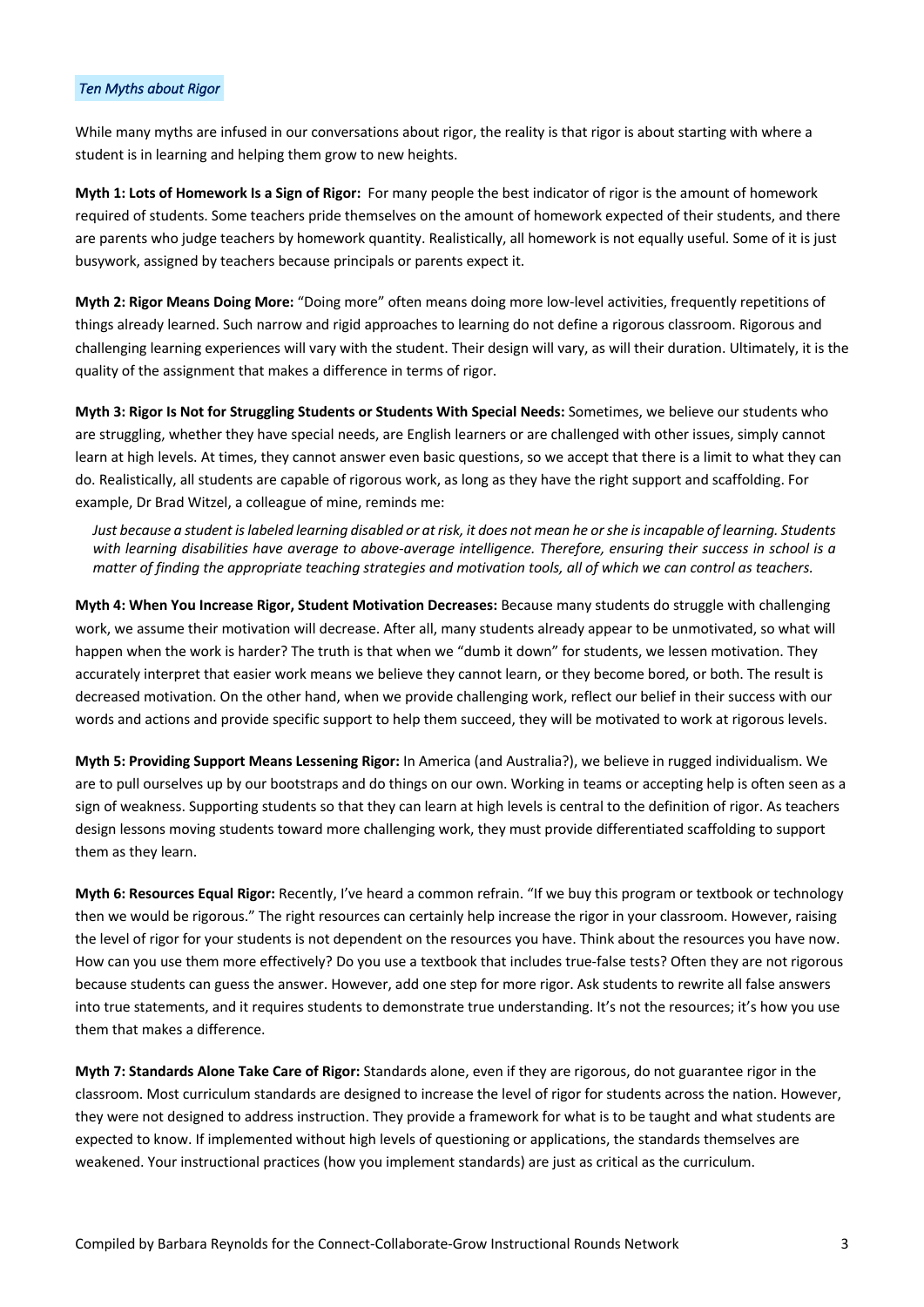**Myth 8: Rigor Means You Have to Quit Doing Everything You Do Now and Start Over:** Although there may be times you need to create a rigorous lesson from scratch, in most cases, you can take what you're doing and make adjustments to increase the rigor. For example, if you are teaching maths, instead of asking students to always solve problems, provide examples of problems that are already solved and ask them to identify the errors. Or, if you want students to read & summarize scientific information, ask them to generate research questions based on the text.

**Myth 9: Rigor Is Just One More Thing to Do:** Rigor is not another thing to add to your plate. Instead, rigor is increasing the level of expectation in all aspects of what you are already doing. For example, if you are working on differentiating instruction, think about how rigor connects. For your lower tiers, it's important to continue to provide rigorous work, although with more support. Rigor is not separate from other components of your classroom, it is a part of them.

**Myth 10: Rigor is Not for Younger Students:** In many ways, this is one of the most dangerous myths. What I've found is that if we don't expose children to challenging work as they begin school, it is far more of a struggle for them later. Rigor in the primary grades can simply be asking "Why" or "How do you know?" when they answer a basic question, which requires them to justify their answer and provide evidence. Those are critical life skills, as well as academic skills.

As I work with teachers across the nation, I found myself in a tug-of-war of sorts. On the one hand, can one really argue with the notion that each student should be expected to do his or her best, learn at a maximum level, and be prepared for a successful future? On the other hand, dictionary definitions of 'rigor' typically use terms like 'harsh', 'severe' and 'tyrannical'. Such terms hardly seem suitable to characterise the kinds of intellectual learning experiences we would hope young people to have in our schools. This reminds me of a comment from a five-year old: "*Rigor? Is that what mean teachers do?*"

I was at a middle school and had a conversation with a student names Gabrielle. My favourite question to ask students is, "*If you were in charge of the school, what would you change*?" Her answer was insightful. She said, "*For people who don't understand so much …… (they should) be in higher level classes to understand more (because) if they already don't know much, you don't want to teach them not to know much over and over.*" Isn't that reflective of how students view our levels of expectation in classes that are not labelled "higher level"?

As I began writing this book, I wanted to hear what students would say since they are the ones most directly impacted by the decision to increase rigor in the classroom. I asked, "*How do you feel about rigor, or challenging work in school?"* I received over 400 responses from students in grades 2 through 12. Their replies reflect that tug-of-war of negative and positive perceptions.

#### *Students' Responses about Challenging Work*

- v *I would want to quit. I would need help – Robert*
- v *I really don't mind it. I prefer to be challenged rather than bored. Tim*
- v *I think it's okay. I mean, I don't prefer it, but it's not as bad as most people think. Sometimes I prefer to have a little bit of challenge. – Kyle*
- v *It makes my head and hand hurt. – Hayley*
- v *I don't like doing rigor but everything in life isn't easy, so I just try my best to do it. – Dominique*
- v *I feel that rigorous work needs to be explained better than normal work so I understand the material – Benjamin*
- v *OK, but if it's hard, I want it to be fun too. – Keith*
- v *I honestly don't mind it once in a while but not every hour of the day. – Devon*
- v *It makes me feel stupid. I don't ask anything and I just shake my head like I understand and say yes I get it. – Emma*
- v *Sometimes I like it ….. sometimes I don't. - Joseph*

The range of their comments cemented what I believe about rigor. It is important for us to challenge our students, but we must do so in a way that ensures their success, rather than reinforcing their negative feelings.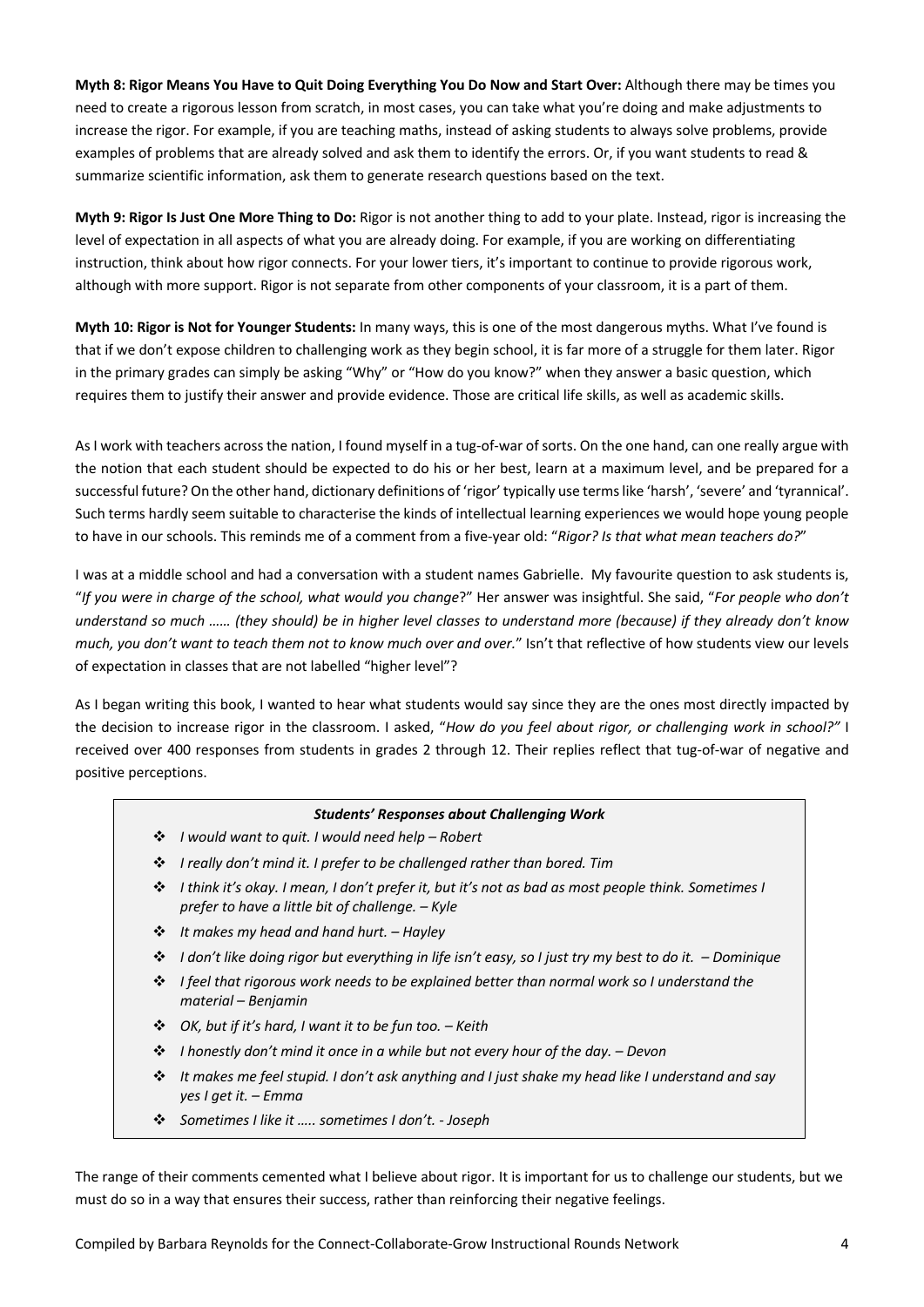In classrooms where all students learn, regardless of gender, ethnicity, poverty level or background, teachers do two things. First, they care about their students. The old proverb is true: Students really don't care how much you know till they know how much you care. Building a strong relationship with your students is important, but it isn't enough. You also have to care enough to connect with your students in ways that help them rise to higher levels.

That is the core of my view of rigor. Rigor is ensuring that each student you teach is provided with the opportunity to grow in ways they cannot imagine. True rigor does more with less, preferring depth over breadth. Rigor is not just for your advanced students – it's for every student you teach. This includes students who are at risk if failure and students from language backgrounds other than English. Authentic rigor is learning not punishment. It is about growth and success, not failure.

### *Definition of Rigor*



*Rigor is creating an environment in which each student is expected to learn at high levels, each student is supported so he and she can learn at high level, and each student demonstrates learning at high levels*

# Digging into Rigor

In ensuring rigor, we are looking at the classroom environment you create. Our tri-fold approach to rigor is not limited to the curriculum students are expected to learn. True rigor is the result of weaving together the elements of curriculum, instruction and assessment in a way that maximises the learning of each student.

Expecting every student to learn at high levels begins with the curriculum or content of your lesson. We can fall into the trap of reviewing content too much or settling for more basic content. Therefore, we need to evaluate what we teach. One of the main ways we raise our expectations in terms of content is through our curriculum outcomes. These provide an option for expectations for increased rigor.

## *Levels of Questioning*

Understanding is similar to climbing a mountain. You have to start at the bottom, but to get the full view (the rigorous view); you have to make it to the top. You climb to the top one step at a time; the steps become increasingly more difficult as you go, but the view is worth it.

There are many models of organising higher-level questions. Here is one. In their book, "Asking Better Questions", Norah Morgan & Juliana Saxton classify questions by function. They propose three types of questions: Questions that Elicit Understanding, which draw out known information; Questions that Shape Understanding, which ask for thoughts and feelings; and Questions that Press for Reflection, which require critical and creative thought. Within each classification, there are specific types of questions. The table below shows how these link to the model we are familiar with from *Creating Cultures of Thinking.*

| <b>Questions that</b><br><b>Elicit Information</b> | • Confirm: Recall & clarifying knowledge                                              |  |  |  |  |
|----------------------------------------------------|---------------------------------------------------------------------------------------|--|--|--|--|
|                                                    | What do we know?<br>What comes next? Could you summarise?                             |  |  |  |  |
|                                                    | • Procedural: Establishing expectations                                               |  |  |  |  |
|                                                    | Can everyone see? Did someone get a different answer? Are you ready?                  |  |  |  |  |
|                                                    | • Elicit prior experience                                                             |  |  |  |  |
|                                                    | What ideas come to your mind when? What experience might lead people to act that way? |  |  |  |  |
|                                                    | • Generative: Exploring a Topic                                                       |  |  |  |  |
|                                                    | Is there ? Why do we remember ?                                                       |  |  |  |  |
|                                                    | • Constructive: Build new understanding                                               |  |  |  |  |

**Classification Types of Questions (Questions that ….)**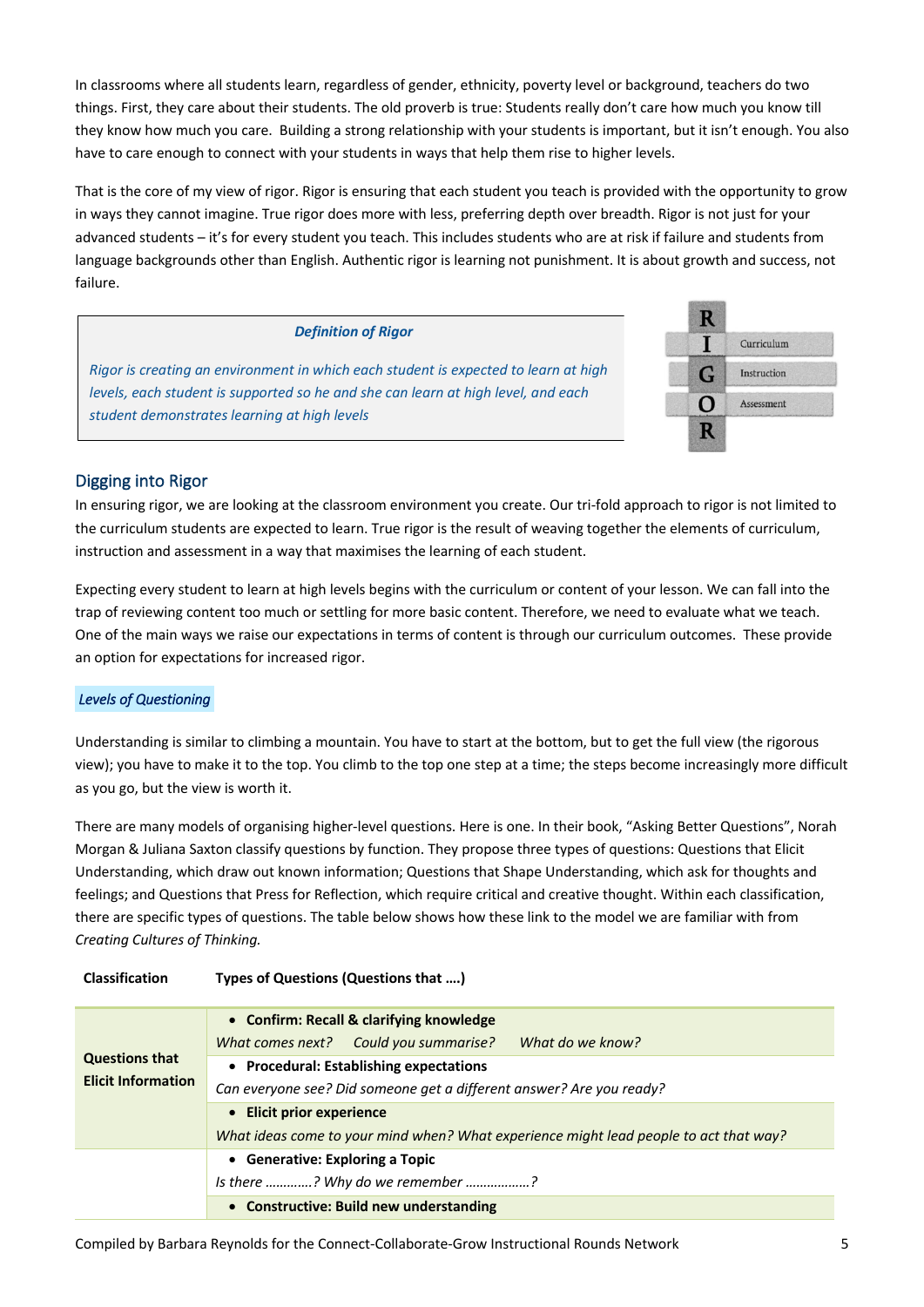| <b>Questions that</b> | How could things change when ? What could this mean to ?                   |  |  |  |  |
|-----------------------|----------------------------------------------------------------------------|--|--|--|--|
| <b>Shape</b>          | • Facilitative: Promoting learner's own thinking and understanding         |  |  |  |  |
| Understanding         | Can you put that in a way that  Would understand? What makes you say that? |  |  |  |  |
| <b>Questions that</b> | • Reflective: Challenge to think critically & creatively                   |  |  |  |  |
| <b>Press for</b>      | What patterns do you see here? Can you compare.  To ?                      |  |  |  |  |
| <b>Reflection</b>     | What are your questions now?                                               |  |  |  |  |
|                       |                                                                            |  |  |  |  |

#### **What Else to Teachers Need to Know about Quality Questioning?**

Quality questions powerfully focus attention, boost cognition, and foster learning. Sad to say, questions like these do not often appear in a flash of inspiration mid-class. Rather, they require an initial investment of time and work – but this work pays off in dramatic, research-proven effects on student learning. Quality questions have four key features. (We will look at just the first of these)

1. **Quality Questions Connect to** *Content:* Selecting an area of content focus is a challenge in many classrooms: the scope of content standards is often very broad, and students enter class with wildly divergent levels of knowledge. How, then, to select what is most important? In fact, there is no single "right" focus, and students need all kinds of knowledge in order to successfully learn. They need to know facts *and* big ideas. They also need procedural knowledge of how to accomplish tasks*,* and metacognitive understanding of their own learning.

There are several tools available to help teachers select a content area of focus. One of these is the "backwards planning" model. This model is built around the idea of *enduring understandings* – knowledge that will help students throughout their educational lives. To create a quality question using this model, teachers would:

1.Decide on an enduring understanding (also sometimes called a "big idea") for the unit;

2. Make sure the enduring understanding is connected to NSW curriculum standards; and

3. Write an open-ended, thought-provoking question that ties the enduring understanding to students' interests.

Or, teachers might organize knowledge into three categories: (1) subject-area knowledge, (2) personal knowledge from students' lives, and (3) knowledge from other subjects. Questions may address one, two, or all three of these categories. An example of a question that ties together all categories, written for a middle-school unit on the environment, is:

"Sustainable development" means meeting short-term needs while also providing for the future. In Dr. Seuss's *The Lorax*, the Once-ler only makes plans for the short-term. Would you advise the Once-ler to try sustainable development? Why or why not?

Partner with Students: Connect questions to students' interests: Connecting questions to students' interests – their favourite subjects or out-of-school activities – helps them learn. Talk to students about this, and work with them to create a chart of interests for the class. Use the chart as you write quality questions, connecting the questions to students' interests. For example, you might tie mathematics to sports or to shopping, depending on the students.

(Extract from The Main Idea: Quality Questioning, Walsh & Sattes, Corwin, 2017)

#### *HIGH EXPECTATIONS: The expectation and process of achieving the answer is as important as the question*

A. **Are you seeking answers to questions?** To be an effective questioner you need:

- The patience to wait for answers to be formulated,
- The skill of listening so that you will know how to respond,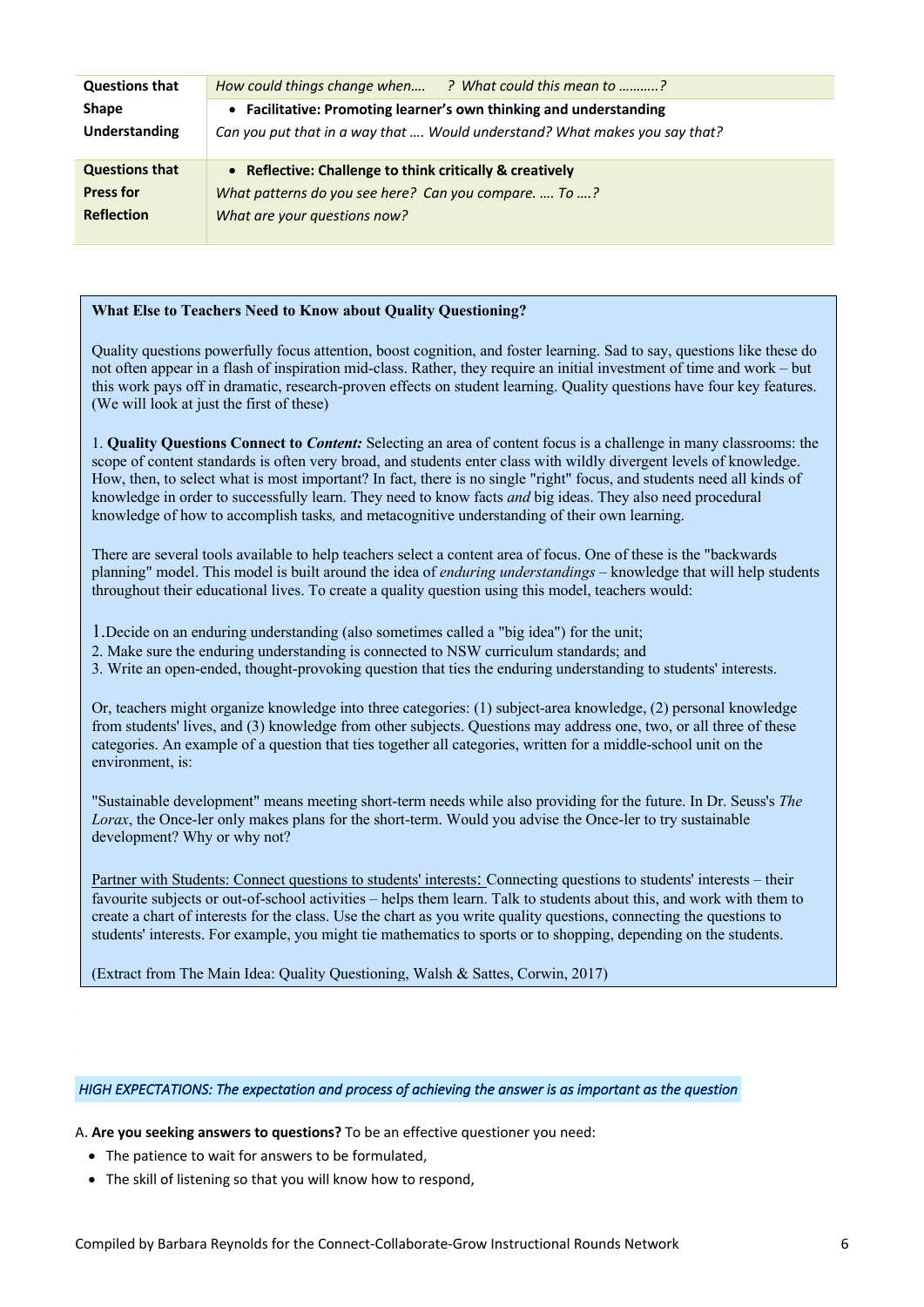• The finesse to 'send the ball back' in such a way that learning is perceived by your students as a dialogue in which everyone's thoughts, feelings and actions are important elements for collective and individual understanding

### B .**Do you listen actively?** Teachers who listen actively are:

- genuinely interested in the reply and willing to let it change them in some way
- prepared to wait for answers
- as interested in others responses as they are in their own
- aware of the social context as well as the subject content

#### **C. Is there quality think time?**

- Everyone is comfortable with silence
- Is filled with the energy of curiosity balanced with thinking and feeling
- Interrupting silence is equal to interrupting a speaker
- Everyone knows what actions to take during think time, such as highlighting important notes, making connections, letting mind wander through thoughts, writing down ideas

(Extract from The Well Developed Classroom Blog: Effective Questions)

### *Differentiated Instruction*

Differentiated instruction is a popular concept, and there are many interpretations of its meaning. For most teachers it means creating lessons that include different elements to meet the needs of each individual student in a diverse classroom. Sometimes, teachers assume that differentiating for rigor means assigning some students harder work and others easier work. This is not true.

According to researcher Carol Ann Tomlinson, in differentiated instruction a teacher varies the content (what), process (how), or product (demonstration of learning) of instruction to enhance student understanding. As we consider these three factors, let's look at how they relate to my definition of rigor.

| Blackburn's Rigor Definition of Differentiation | Comparison to Tomlinson's Model   |
|-------------------------------------------------|-----------------------------------|
| <b>Expectations</b>                             | Content                           |
| Support                                         | <b>Process</b>                    |
| <b>Demonstration of Learning</b>                | Product                           |
| <b>Success/ Chance of Success</b>               | <b>Readiness</b>                  |
| Value/ Seeing value in lesson                   | Interest                          |
| X Learning styles not supported by evidence     | Learning styles/ learning profile |

Dr Tomlinson first notes that we can adjust our instruction based on the content we teach. In other words, we teach the same standard, but use differing texts withy different groups of students. In a rigorous classroom we make that adjustment in terms of our expectations. We expect the best from each student, but recognise that some students need adjusted content to succeed. Next she suggests we differentiate the process we use to teach. From a rigor perspective, this is the amount of support provided to students. In order for students to succeed we must provide the appropriate support and scaffolding. Finally, in her model, Dr Tomlinson recommends the product, or the end result the student produces. There is alignment here. For differentiation in rigor, students may show what he know in differing ways.

We can differentiate by a student's chance of success, which relates to readiness. If a student does not have the appropriate skill set or background knowledge, he or she is less apt to achieve, and therefore, not feel successful. In this case we need to adjust expectations in terms of the content we teach for a syllabus outcome, support, and demonstrate learning options to help ensure success.

Compiled by Barbara Reynolds for the Connect-Collaborate-Grow Instructional Rounds Network 7